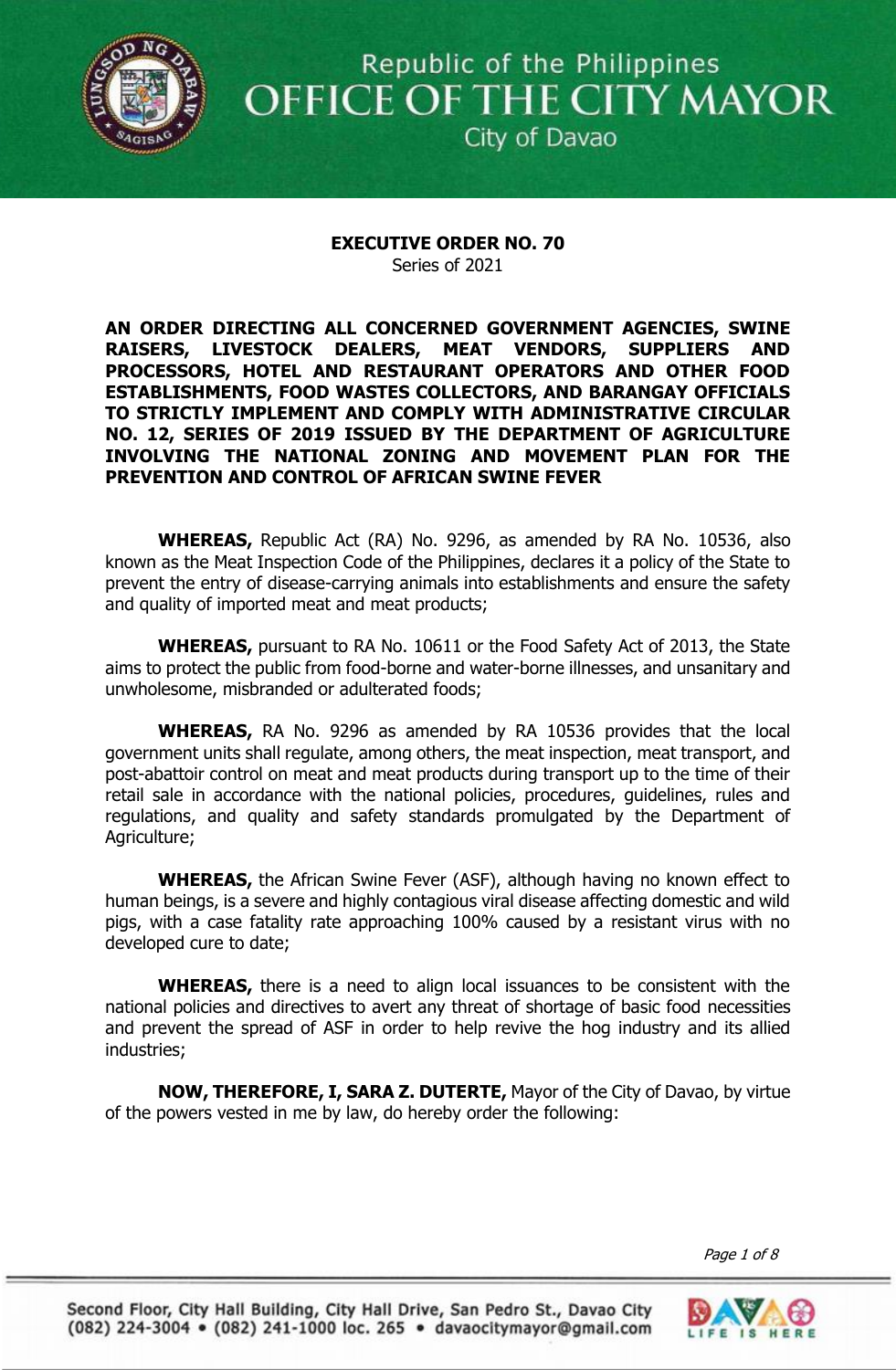**SECTION 1. CONCERNED AGENCIES AND BARANGAY OFFICIALS IN THEIR RESPECTIVE AREAS OF JURISDICTION.** They are directed to prepare protective measures to prevent the spread of the swine diseases in their area of responsibility by performing the following, to wit:

- 1.1 Conduct Information, Education and Communication (IEC) activities on ASF prevention, especially the prohibition of swill/food wastes ("lamaw") feeding;
- 1.2 Ensure that raw swill/food wastes ("lamaw") feeding is not being practiced by swine raisers;
- 1.3 Conduct regular monitoring of health status of swine in their area;
- 1.4 Ensure that illegal meat products (fresh, frozen, or processed) are not being sold in the market; and,
- 1.5 Report any suspicious incidents of mortality in pigs in their area for verification of the City Veterinarian's Office.

**SECTION 2. SWINE RAISERS.** Swine Raisers are directed to perform protective measures to help prevent the spread of swine diseases in the City by observing the following acts, to wit:

- 2.1. Practice strict biosecurity and good animal husbandry practices in their farms;
- 2.2. Refrain from feeding swine or pigs with raw swill/food wastes ("lamaw");
- 2.3. Swine raisers are encouraged to use commercially-available feeds or selfformulated feeds using conventional or non-conventional feed ingredients sourced from areas that are not affected with ASF; and
- 2.4. Immediately report any suspicious incidents of mortality of swine or pigs in their farm to the City Veterinarian's Office for verification.

**SECTION 3. HOTEL AND RESTAURANT OPERATORS AND OTHER FOOD ESTABLISHMENTS AND FOOD WASTES COLLECTORS.** They are mandated to ensure that the leftovers or food wastes/swill ("lamaw") are properly disposed of and not sold as or given to swine raisers as food for their pigs.

**SECTION 4. LIVESTOCK DEALERS.** They are obliged to ensure that all animals for transport to the City and to be slaughtered therein are accompanied by necessary documents, such as: (1) Veterinary Health Certificate or Animal Inspection Certificate and (2) Shipping Permits.

**SECTION 5. MEAT VENDORS, MEAT SUPPLIERS, AND MEAT PROCESSORS.** They are directed to execute the following to prevent the spread of swine diseases in the City, to wit:

5.1 Ensure that they will not sell, supply, and/or process illegally slaughtered, sourced from illegal markets, or undocumented meat and/or processed meat; and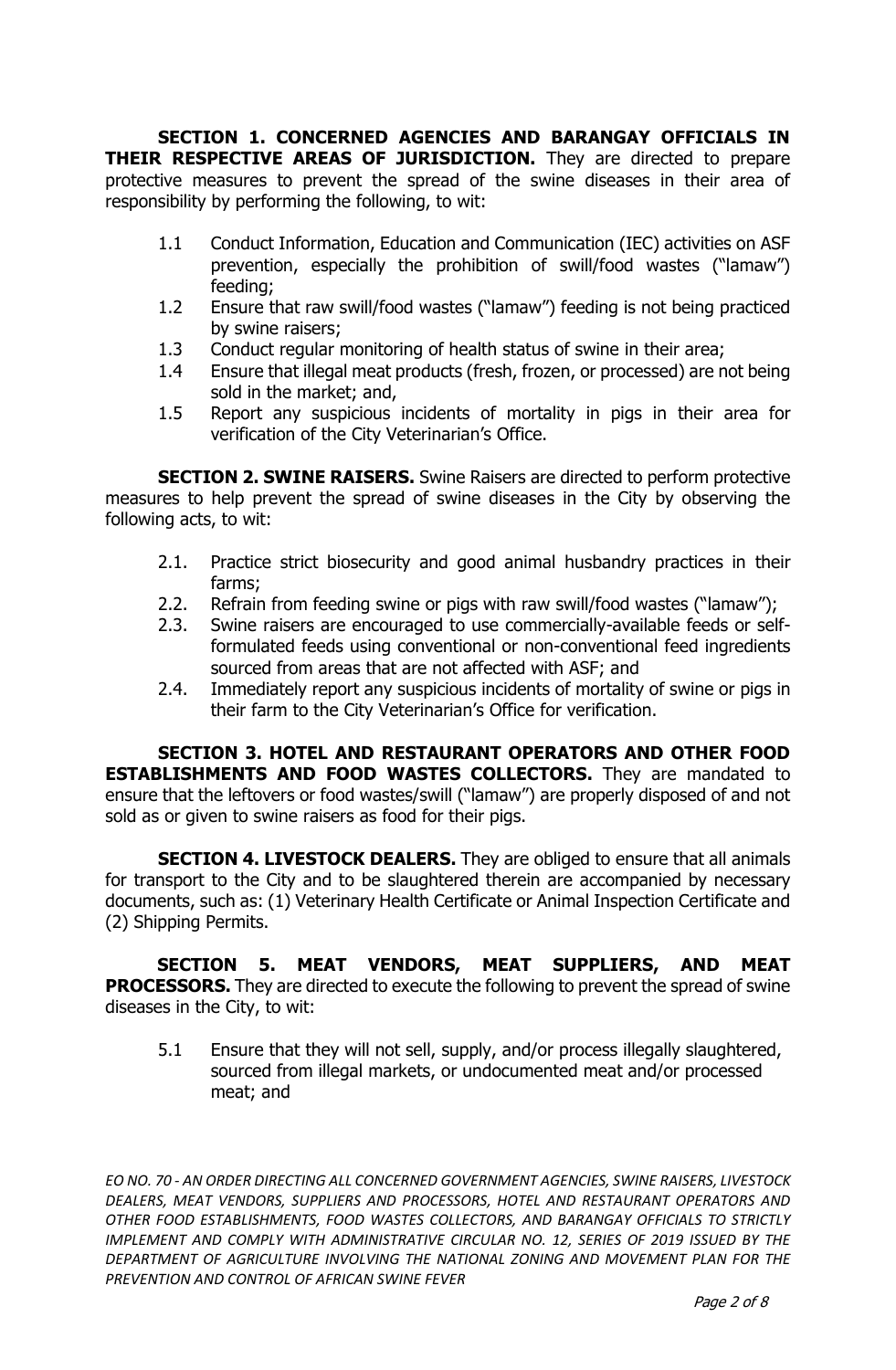5.2 Shoulder the cost of PCR testing for the presence of ASF viral antigen in all shipment of imported pork materials into the City.

## **SECTION 6. MOVEMENT PROTOCOLS OF SWINE PRODUCTS**

6.1. Below are the protocols that must be strictly followed for the movement and/or transport of live pigs, pork, and pork products into the City of Davao, viz:

| <b>TYPE OF</b><br><b>ESTABLISHMENT</b>                 | <b>MOVEMENT IN</b>                                                                                                                                                                                                                                                                         | <b>MOVEMENT IN (FROM A</b><br><b>RED ZONE OUTSIDE</b><br><b>QUARANTINE AREA)</b>                                                                                                                                                                                                                                                                               |
|--------------------------------------------------------|--------------------------------------------------------------------------------------------------------------------------------------------------------------------------------------------------------------------------------------------------------------------------------------------|----------------------------------------------------------------------------------------------------------------------------------------------------------------------------------------------------------------------------------------------------------------------------------------------------------------------------------------------------------------|
| <b>COMMERCIAL</b><br><b>FARMS</b>                      |                                                                                                                                                                                                                                                                                            |                                                                                                                                                                                                                                                                                                                                                                |
| a. Live pigs $-$<br>Piglets,<br>fatteners,<br>breeders | $\triangleright$ ALLOWED from ASF-<br>free zones and will<br>require Veterinary<br><b>Health Certificate</b><br>(VHC), Shipping<br>Permit (SP), &<br>Certificate of Free<br>Status for ASF (CSF-<br>ASF).<br>$\triangleright$ Pig delivery trucks<br>should have the<br>necessary permits. | $\triangleright$ ALLOWED when<br>sourced from<br>commercial farms<br>outside quarantine<br>area and with<br>pertinent documents<br>such as VHC, CFS-<br>ASF, BAI Livestock<br>Handler's License,<br>Livestock Transport<br>Carrier & Shipping<br>permit shall be<br>required.<br>$\triangleright$ Pig delivery trucks<br>should have the<br>necessary permits. |
| b. Genetic<br><b>Materials</b>                         | $\triangleright$ ALLOWED from ASF-<br>free zones with<br>necessary permits.                                                                                                                                                                                                                | > NOT ALLOWED                                                                                                                                                                                                                                                                                                                                                  |
| c. Feeds                                               | <b>ALLOWED from ASF-</b><br>$\blacktriangleright$<br>free zones.                                                                                                                                                                                                                           | > NOT ALLOWED                                                                                                                                                                                                                                                                                                                                                  |
| d. Personnel and<br><b>Vehicles</b>                    | LIMIT ENTRY only to<br>$\blacktriangleright$<br>those with direct<br>involvement in the<br>pig farm husbandry;<br>$\triangleright$ LGU & DA<br>representatives<br>ALLOWED entry to<br>validate health<br>status;                                                                           | $\triangleright$ Employees are NOT<br>ALLOWED to visit<br>any premises with<br>live pigs.<br>$\triangleright$ Personnel involved<br>in the movement<br>should strictly<br>undergo biosecurity<br>protocols such as                                                                                                                                             |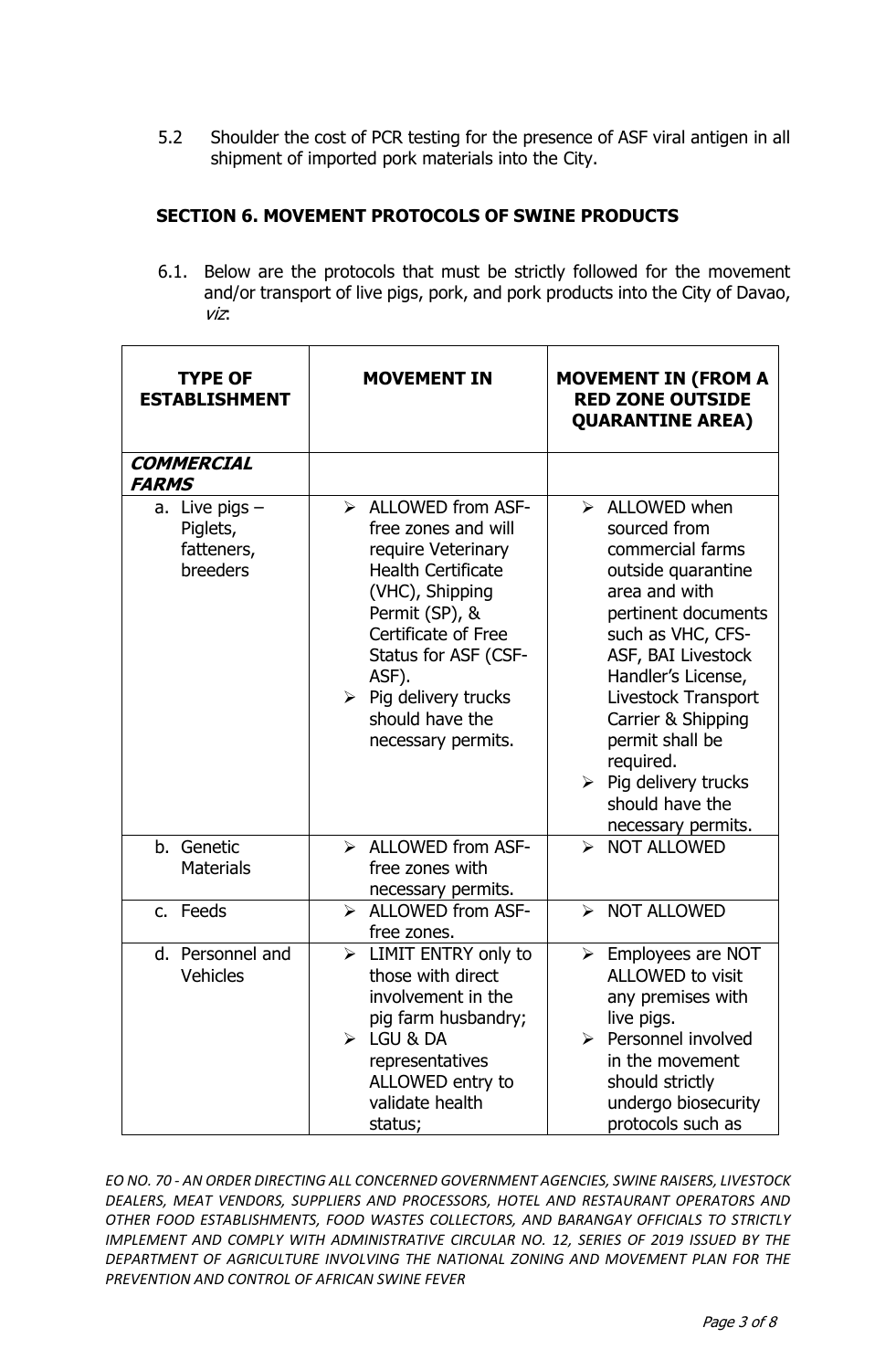| <b>TYPE OF</b><br><b>ESTABLISHMENT</b>          | <b>MOVEMENT IN</b>                                                                                                                                                                                                                                                                                                                                                                                                    | <b>MOVEMENT IN (FROM A</b><br><b>RED ZONE OUTSIDE</b><br><b>QUARANTINE AREA)</b>                                                                                                                            |
|-------------------------------------------------|-----------------------------------------------------------------------------------------------------------------------------------------------------------------------------------------------------------------------------------------------------------------------------------------------------------------------------------------------------------------------------------------------------------------------|-------------------------------------------------------------------------------------------------------------------------------------------------------------------------------------------------------------|
|                                                 | $\triangleright$ In-farm vehicles are<br><b>RESTRICTED from</b><br>going out of farm<br>premises & should be<br>used only within the<br>farm;<br>$\triangleright$ Pig delivery trucks<br>should have<br>necessary permits;<br>$\triangleright$ External vehicles<br>subjected to<br>thorough cleaning &<br>disinfection;<br>$\triangleright$ If possible,<br>designate area away<br>from farm proper for<br>delivery. | showering and<br>change of clothing.                                                                                                                                                                        |
| <b>BACKYARD FARMS</b>                           |                                                                                                                                                                                                                                                                                                                                                                                                                       |                                                                                                                                                                                                             |
| a. Live pigs                                    | $\triangleright$ Repopulation after<br>stamping out in<br>ground zero is<br><b>ALLOWED after</b><br>compliance to<br>minimum<br>requirements of<br>GAHP for backyard<br>farms.                                                                                                                                                                                                                                        | > NOT ALLOWED                                                                                                                                                                                               |
| b. Feeds                                        | $\triangleright$ ALLOWED<br>Use of swill is<br>$\blacktriangleright$<br>prohibited.                                                                                                                                                                                                                                                                                                                                   | $\triangleright$ NOT ALLOWED<br>$\triangleright$ Use of swill is<br>prohibited.                                                                                                                             |
| c. Vehicles (Pig<br>delivery and<br>harvesting) | $\triangleright$ ALLOWED entry with<br>necessary permits as<br>required by<br>regulations.<br>$\triangleright$ Subjected to<br>thorough cleaning &<br>disinfection on site or<br>in points along<br>routes.                                                                                                                                                                                                           | $\triangleright$ ALLOWED entry with<br>necessary permits as<br>required by<br>regulations.<br>$\triangleright$ Subjected to<br>thorough cleaning &<br>disinfection on site<br>or in points along<br>routes. |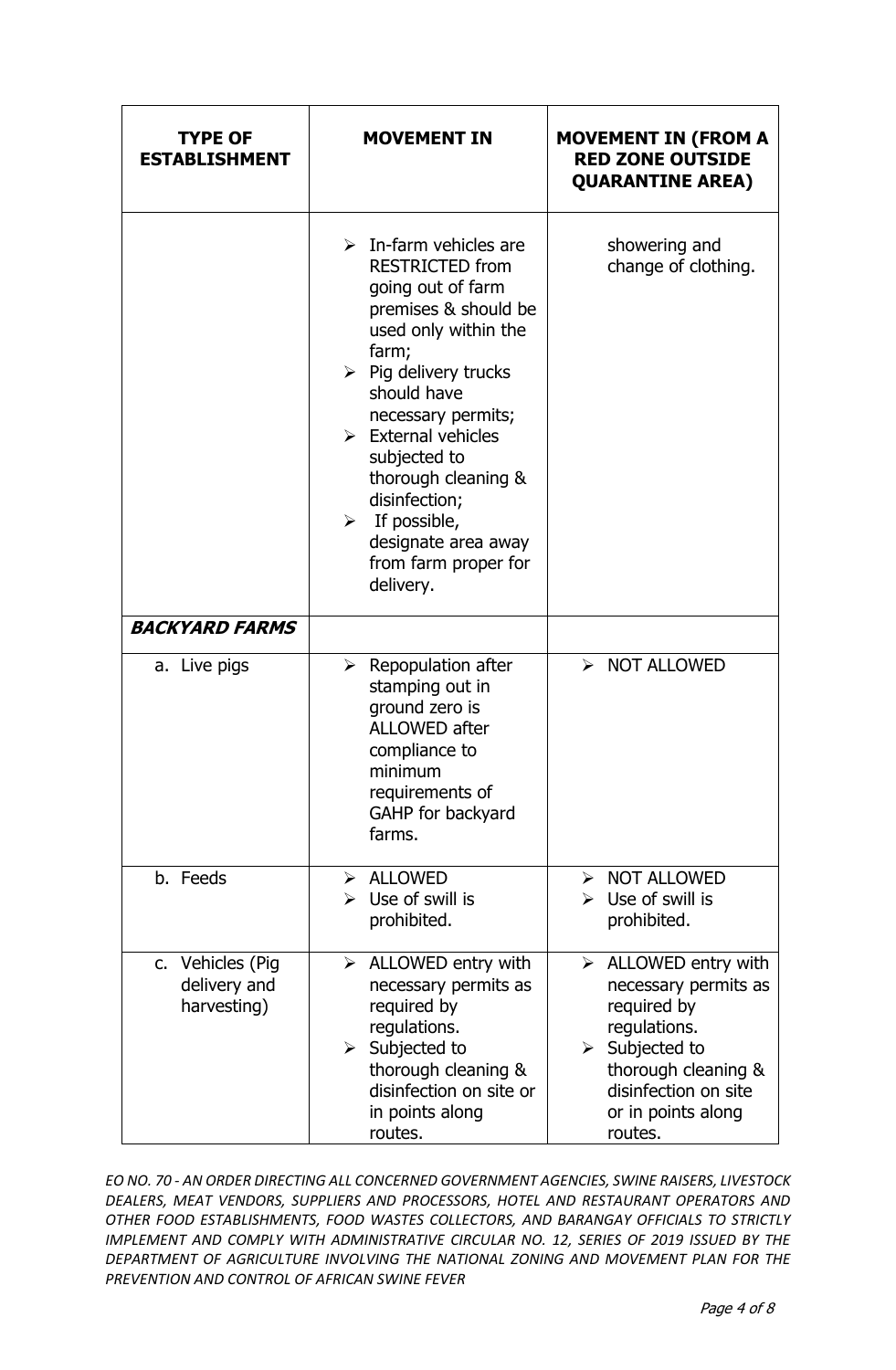| <b>TYPE OF</b><br><b>ESTABLISHMENT</b>                | <b>MOVEMENT IN</b>                                                                                                                                                                                                                                                                                                                                          | <b>MOVEMENT IN (FROM A</b><br><b>RED ZONE OUTSIDE</b><br><b>QUARANTINE AREA)</b>                                                                                                                                                                                                                    |
|-------------------------------------------------------|-------------------------------------------------------------------------------------------------------------------------------------------------------------------------------------------------------------------------------------------------------------------------------------------------------------------------------------------------------------|-----------------------------------------------------------------------------------------------------------------------------------------------------------------------------------------------------------------------------------------------------------------------------------------------------|
|                                                       |                                                                                                                                                                                                                                                                                                                                                             |                                                                                                                                                                                                                                                                                                     |
| <b>SLAUGHTERHOUSE</b>                                 |                                                                                                                                                                                                                                                                                                                                                             |                                                                                                                                                                                                                                                                                                     |
| a. Live Pigs                                          | $\triangleright$ ALLOWED from ASF-<br>free zones.<br>$\triangleright$ Pigs for slaughter<br>must be accompanied<br>with the necessary<br>permits.                                                                                                                                                                                                           | $\triangleright$ ALLOWED when<br>sourced only from<br>commercial farms.<br>$\triangleright$ Pigs for slaughter<br>must be<br>accompanied with<br>the necessary<br>permits.                                                                                                                          |
| b. Pork Products                                      | $\triangleright$ ALLOWED from ASF-<br>free zones.                                                                                                                                                                                                                                                                                                           | $\triangleright$ ALLOWED. The<br>eventual meat within<br>the Red Zones from<br>sources with CFS-<br>ASF can be sent to<br>market in both the<br>Red and Pink Zone.                                                                                                                                  |
| c. Vehicles                                           | > ALLOWED<br>Subjected to<br>≻<br>thorough cleaning<br>and disinfection.                                                                                                                                                                                                                                                                                    | $\triangleright$ ALLOWED<br>$\triangleright$ Subjected to a<br>thorough cleaning<br>and disinfection.                                                                                                                                                                                               |
| <b>STOCKYARD</b>                                      | > ALLOWED from ASF-<br>free zones and with<br>necessary permits.                                                                                                                                                                                                                                                                                            | > NOT ALLOWED                                                                                                                                                                                                                                                                                       |
| <b>WET MARKETS &amp;</b><br><b>MEAT SHOPS</b>         | ALLOWED from all<br>$\blacktriangleright$<br>zones with necessary<br>permits.                                                                                                                                                                                                                                                                               | <b>NOT ALLOWED</b><br>$\blacktriangleright$                                                                                                                                                                                                                                                         |
| <b>PORK-BASED</b><br><b>PRODUCING</b><br><b>PLANT</b> | $\triangleright$ Pork material that<br>can be used for<br>production should be<br>sourced only from<br>Yellow, Light Green,<br>Green Zones and<br>ASF-free countries.<br>$\triangleright$ All product<br>movements should<br>be accompanied by<br>necessary permits<br>such as FDA, LTO,<br>and CPR for fully<br>cooked products and<br>FDA, LTO, & CPR and | $\triangleright$ Pork material that<br>can be used for<br>production should<br>be sourced only<br>from Yellow, Light<br>Green, Green Zones<br>and ASF-free<br>countries.<br>$\triangleright$ Semi-processed<br>products, fully<br>cooked and fully<br>cooked canned<br>products will be<br>ALLOWED. |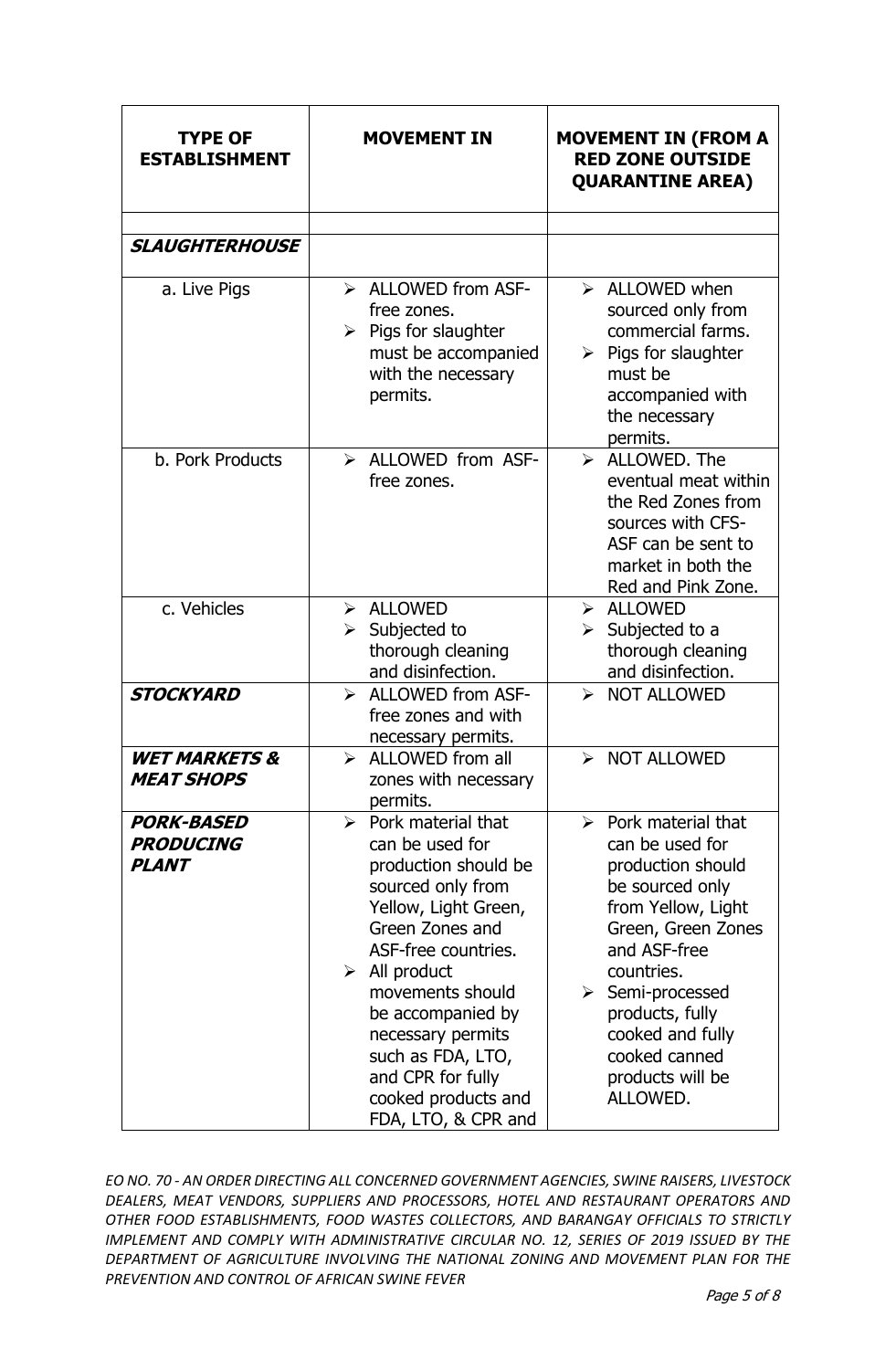| <b>TYPE OF</b><br><b>ESTABLISHMENT</b>         | <b>MOVEMENT IN</b>                                                                                                                                                                                                                                          | <b>MOVEMENT IN (FROM A</b><br><b>RED ZONE OUTSIDE</b><br><b>QUARANTINE AREA)</b>                                                                                                                                                                                                                                                                                                               |
|------------------------------------------------|-------------------------------------------------------------------------------------------------------------------------------------------------------------------------------------------------------------------------------------------------------------|------------------------------------------------------------------------------------------------------------------------------------------------------------------------------------------------------------------------------------------------------------------------------------------------------------------------------------------------------------------------------------------------|
|                                                | Shipping Permit in<br>case of semi-<br>processed products.<br>$\triangleright$ All vehicles should be<br>subjected to cleaning<br>and disinfection.                                                                                                         | $\triangleright$ All product<br>movements should<br>$\triangleright$ be accompanied by<br>necessary permits<br>such as FDA, LTO<br>and CPR for fully<br>cooked products and<br>FDA, LTO & CPR and<br>Shipping Permit in<br>case of semi-<br>processed products <sup>f 8</sup><br>$\triangleright$ All vehicles should<br>be subjected to<br>cleaning and<br>disinfection.                      |
| <b>COLD STORAGE</b><br><b><i>WAREHOUSE</i></b> | $\triangleright$ Pork material that<br>can be used for<br>production should be<br>sourced only from<br>Yellow, Light Green,<br>Green Zones and<br>ASF-free countries.<br>Movements should be<br>➤<br>accompanied by the<br>necessary permits<br>(MIC & SP). | $\triangleright$ Pork material that<br>can be used for<br>production should<br>be sourced only<br>from Yellow, Light<br>Green, Green Zones<br>and ASF-free<br>countries.<br>$\triangleright$ Semi-processed<br>products, fully<br>cooked and fully<br>cooked canned<br>products will be<br>ALLOWED.<br>$\triangleright$ All movements<br>should be<br>accompanied by the<br>necessary permits. |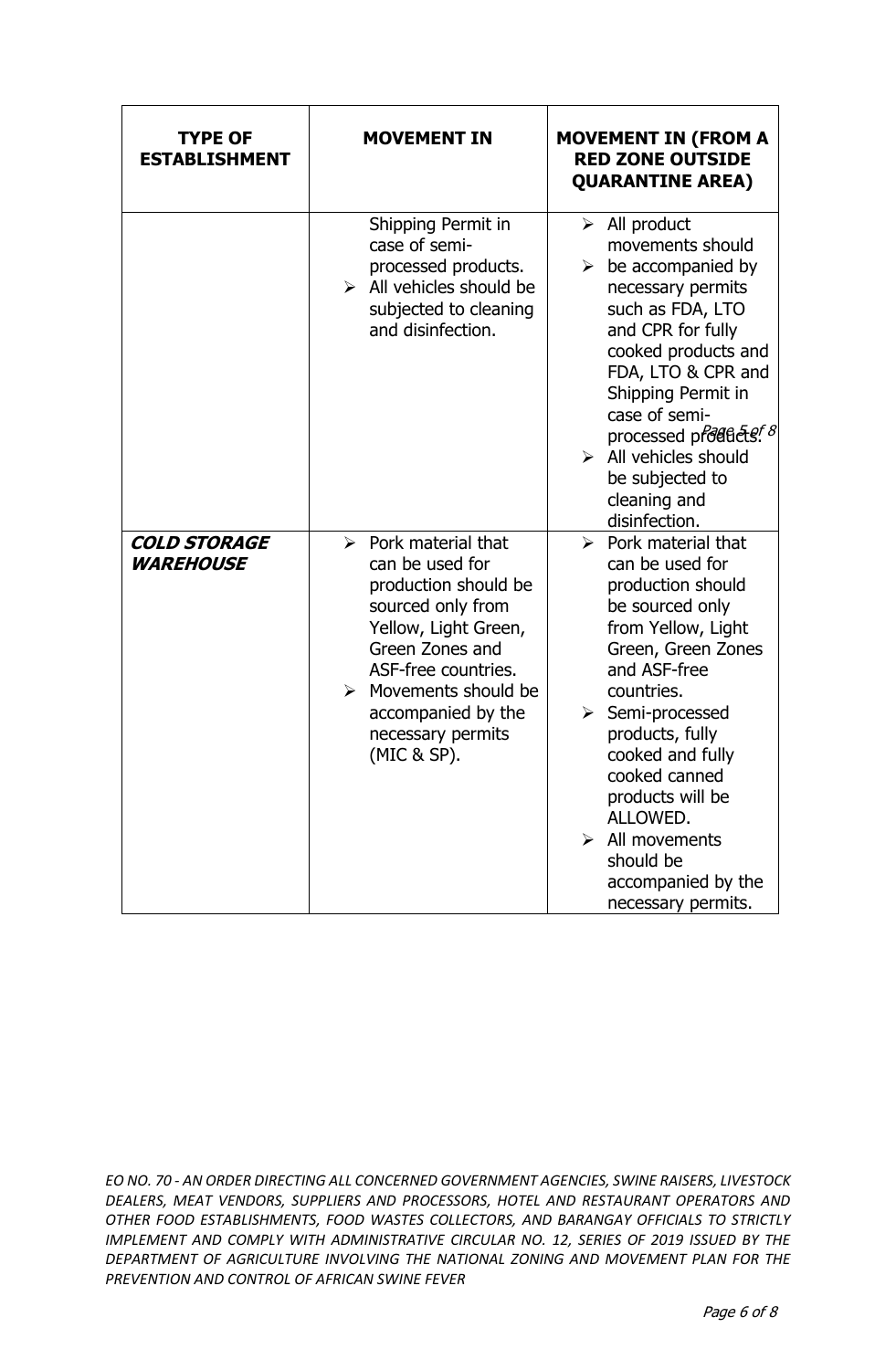## SUMMARY GUIDE FOR MOVEMENT OF LIVE HOGS, PORK AND PORK PRODUCTS

• The diagram shall be used in the movement of live pigs, pork, and its related products.





•Requirements written in Annex 1 of DA AC 12 of 2019 shall be used in the movement of live pigs, pork, and its related products.

- 6.2. Necessary permits and pertinent documents should accompany all shipments of live pigs, pork, pork products, and other related products. Pig delivery vehicles must also have the necessary permits and pertinent documents. The following is the list of documentary requirements corresponding to the kind of swine products to be shipped or transported, to wit:
	- 6.2.1. Live pigs Veterinary Health Certificates (VHC), Shipping Permit (SP), Certificate of Free Status for ASF
	- 6.2.2. Pork Meat Inspection Certificate (NMIS/Local), Certificate of Meat Inspection (COMI) from NMIS for imported meat, SP
	- 6.2.3. Pork products License to Operate (LTO) and Certificate of Product Registration (CPR) from Food and Drug Administration for fully cooked products and LTO, CPR from FDA and SP for semi-processed products.
	- 6.2.4. Transport or Pig Delivery Vehicles Accreditation, Handler's License

**SECTION 7. SANCTIONS AND PENALTIES.** All existing laws and ordinances shall be pursued against those who fail to follow the provisions of this Executive Order.

**SECTION 8. SEPARABILITY CLAUSE.** If any part or provision of this Executive Order shall be declared invalid, other provisions hereof not affected shall continue to be in full force and effect.